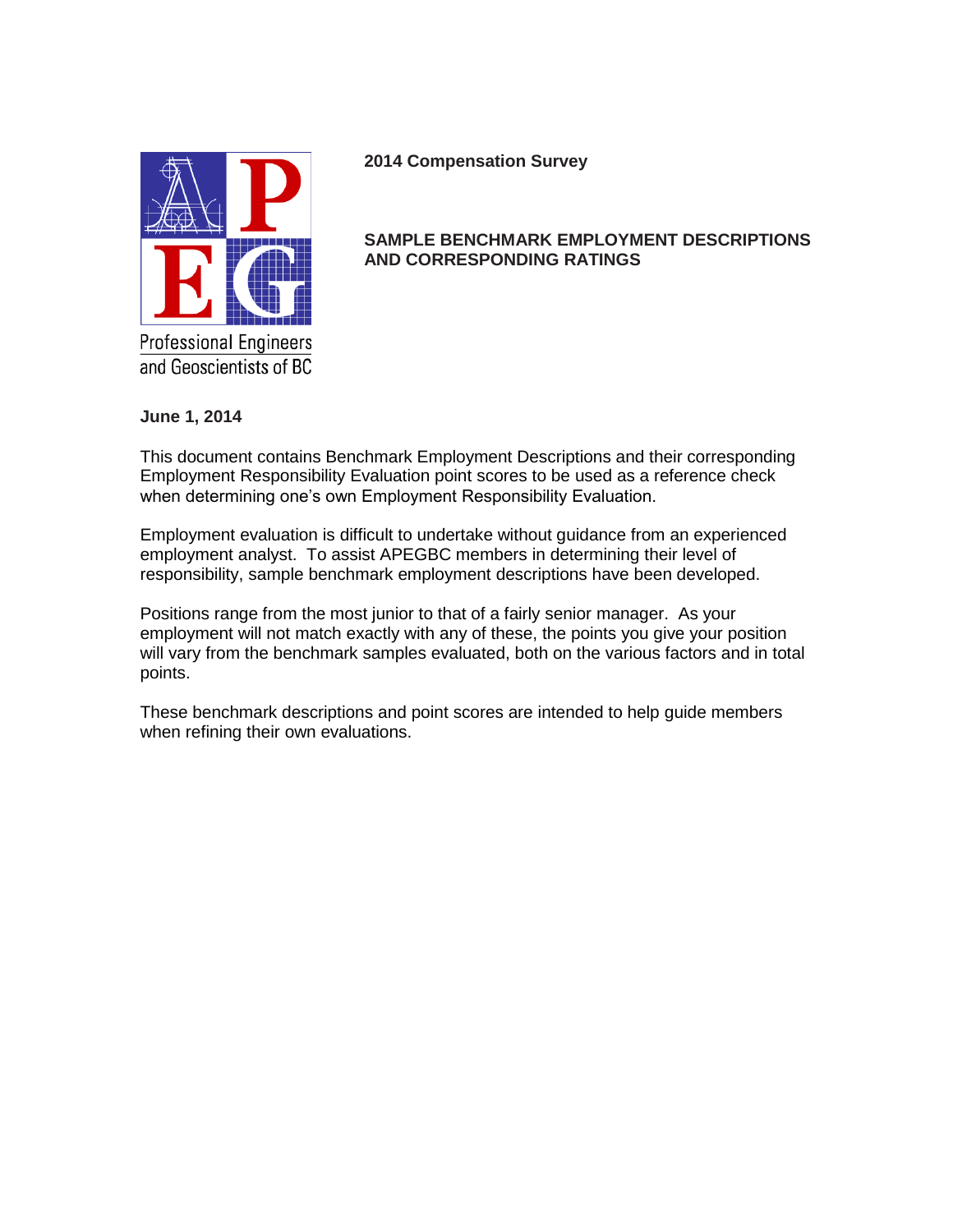## Job Classification Flowchart

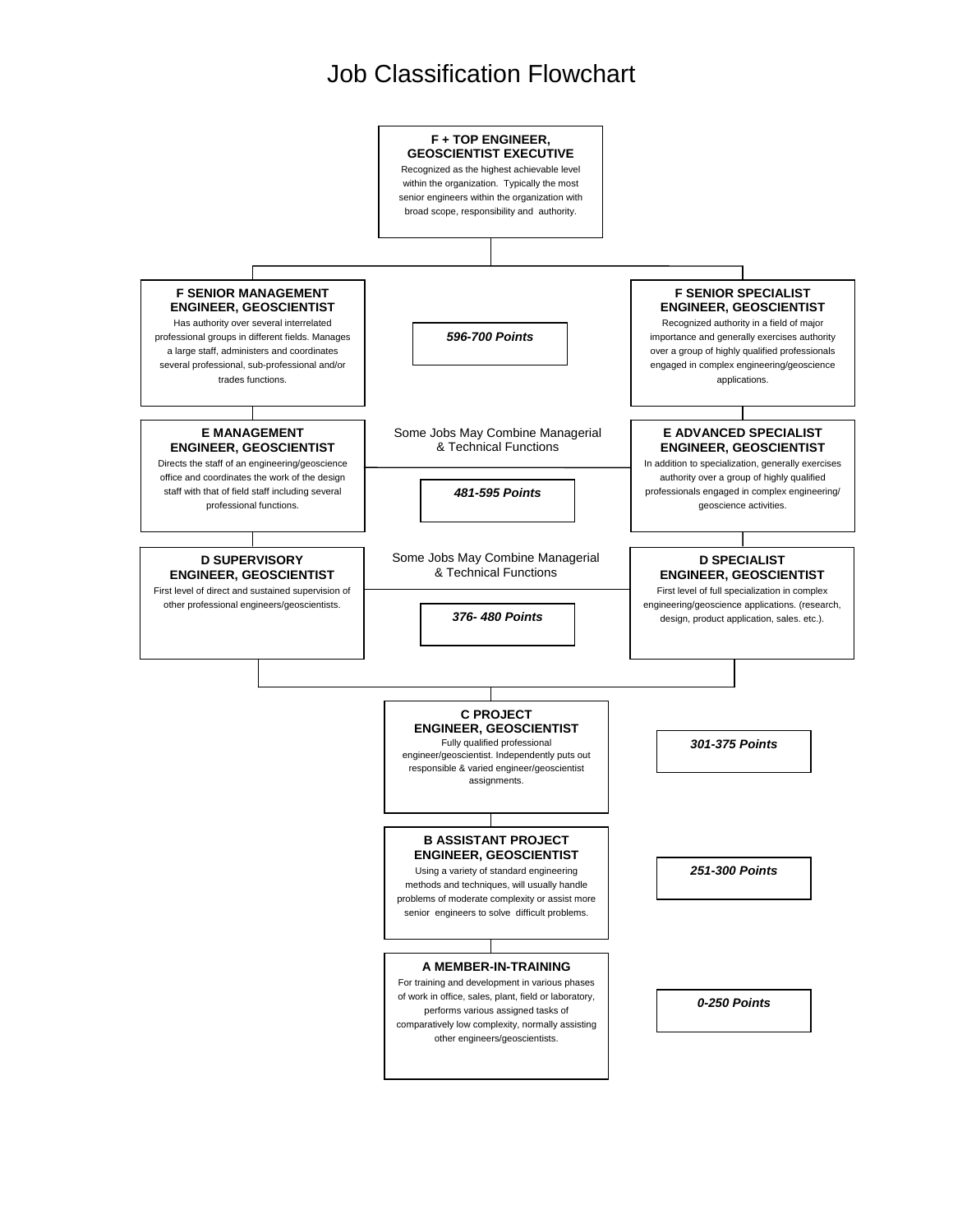## Sample Benchmark Employment Descriptions

| А                                                                                                                                                                                                                                                                                                                                                                                                                                                                                            | В                                                                                                                                                                                                                                                                                                                                                                                                                                                                                                                                                                                         | C                                                                                                                                                                                                                                                                                                                                                                                                                                                                                               | D                                                                                                                                                                                                                                                                                                                                                                                                                                                                                                                                                                                                                                                                                                                                                                                                                      | D                                                                                                                                                                                                                                                                                                                                                                                                                                                                                                                                                                                                                                                              |
|----------------------------------------------------------------------------------------------------------------------------------------------------------------------------------------------------------------------------------------------------------------------------------------------------------------------------------------------------------------------------------------------------------------------------------------------------------------------------------------------|-------------------------------------------------------------------------------------------------------------------------------------------------------------------------------------------------------------------------------------------------------------------------------------------------------------------------------------------------------------------------------------------------------------------------------------------------------------------------------------------------------------------------------------------------------------------------------------------|-------------------------------------------------------------------------------------------------------------------------------------------------------------------------------------------------------------------------------------------------------------------------------------------------------------------------------------------------------------------------------------------------------------------------------------------------------------------------------------------------|------------------------------------------------------------------------------------------------------------------------------------------------------------------------------------------------------------------------------------------------------------------------------------------------------------------------------------------------------------------------------------------------------------------------------------------------------------------------------------------------------------------------------------------------------------------------------------------------------------------------------------------------------------------------------------------------------------------------------------------------------------------------------------------------------------------------|----------------------------------------------------------------------------------------------------------------------------------------------------------------------------------------------------------------------------------------------------------------------------------------------------------------------------------------------------------------------------------------------------------------------------------------------------------------------------------------------------------------------------------------------------------------------------------------------------------------------------------------------------------------|
| MEMBER-IN-TRAINING                                                                                                                                                                                                                                                                                                                                                                                                                                                                           | <b>ASSISTANT PROJECT</b><br>ENGINEER/GEOSCIENTIST                                                                                                                                                                                                                                                                                                                                                                                                                                                                                                                                         | PROJECT<br>ENGINEER/GEOSCIENTIST                                                                                                                                                                                                                                                                                                                                                                                                                                                                | <b>SUPERVISORY</b><br>ENGINEER/GEOSCIENTIST                                                                                                                                                                                                                                                                                                                                                                                                                                                                                                                                                                                                                                                                                                                                                                            | <b>SPECIALIST</b><br>ENGINEER/GEOSCIENTIST                                                                                                                                                                                                                                                                                                                                                                                                                                                                                                                                                                                                                     |
| Summary<br>For training and development in<br>various phases of<br>engineering/geoscience work in<br>office, sales, plant, field or<br>laboratory, performs various<br>assigned tasks of comparatively<br>low complexity, normally assisting<br>other engineers/geoscientists.                                                                                                                                                                                                               | Summary<br>Using a variety of standard<br>engineering/geoscience methods<br>and techniques, will usually<br>handle problems of moderate<br>complexity or assist more senior<br>engineers/geoscientists to solve<br>difficult problems.                                                                                                                                                                                                                                                                                                                                                    | Summary<br>Fully qualified professional<br>engineer/geoscientist.<br>Independently puts out<br>responsible & varied<br>engineer/geoscientist<br>assignments.                                                                                                                                                                                                                                                                                                                                    | Summary<br>This is the first level of direct and<br>sustained supervision of other<br>professional<br>engineers/geoscientists.                                                                                                                                                                                                                                                                                                                                                                                                                                                                                                                                                                                                                                                                                         | Summary<br>First level of full specialization in<br>complex engineering/geoscience<br>applications (research, design,<br>product application, sales etc).                                                                                                                                                                                                                                                                                                                                                                                                                                                                                                      |
| <b>Duties</b><br>Receives training in the various<br>phases of office, plant field or<br>laboratory<br>engineering/geoscience work as<br>classroom instruction or on-the-<br>job assignments. Tasks assigned<br>include: preparation of simple<br>plans, designs, calculations, costs<br>and bills of material in accordance<br>with established codes,<br>standards, drawings or other<br>specifications. May carry out<br>routine technical surveys or<br>inspections and prepare reports. | <b>Duties</b><br>Normally regarded as a continuing<br>portion of an<br>engineers/geoscientists training<br>and development. Receives<br>assignments of limited scope and<br>complexity, usually minor phases<br>of broader assignments. Uses a<br>variety of standard<br>engineering/geoscience methods<br>and techniques in solving<br>problems. Assists more senior<br>engineers/geoscientists in<br>carrying out technical tasks<br>requiring accuracy in calculations,<br>completeness of data and<br>adherence to prescribed testing,<br>analysis, design or computation<br>methods. | <b>Duties</b><br>Carries out responsible and varied<br>engineering/geoscience<br>assignments requiring general<br>familiarity with a broad field of<br>engineering/geoscience and<br>knowledge of reciprocal effects of<br>the work upon other fields.<br>Problems usually solved by use of<br>combination of standard<br>procedures, medication of<br>standard procedures, or method<br>developed in previous<br>assignments. Participates in<br>planning to achieve prescribed<br>objectives. | <b>Duties</b><br>Supervises an<br>engineering/geoscience group of<br>up to about 10 professional and/or<br>nonprofessional technical people<br>performing a variety of duties,<br>normally in a single field of<br>engineering/geosciences.<br>Delegates components to staff,<br>sees the work through to meet<br>schedules and coordinates<br>assignments with other groups.<br>Requires application of mature<br>engineering/geoscience<br>knowledge in planning and<br>conducting projects having scope<br>for independent accomplishment<br>and coordination of the difficult<br>and responsible assignments.<br>Assigned problems make it<br>necessary to modify established<br>guides, devise new approaches,<br>apply existing criteria in new<br>manners, and draw conclusions<br>from comparative situations. | <b>Duties</b><br>This is the first level of full<br>specialization. Requires<br>application of mature<br>engineering/geoscience<br>knowledge in planning and<br>conducting projects having scope<br>for independent accomplishment<br>and coordination of the difficult<br>and responsible assignments.<br>Confers as required with senior<br>engineers and management of the<br>company, occasionally with<br>contractors, consultants and<br>suppliers. Assigned problems<br>make it necessary to modify<br>established guides, devise new<br>approaches, apply existing criteria<br>in new manners, and draw<br>conclusions from comparative<br>situations. |
| Recommendations, Decisions<br>and Commitments<br>Few technical decisions called for<br>and normally decisions that are<br>made will be of a routine nature<br>invariably having ample precedent<br>or in line with clearly defined<br>procedures.                                                                                                                                                                                                                                            | Recommendations, Decisions<br>and Commitments<br>Recommendations are limited to<br>the solution of the problems rather<br>than the end results. Decisions<br>made are normally within<br>established guidelines. Refers<br>unusual problems to more senior<br>engineers/geoscientists. Errors in<br>work would usually be detected<br>before results become serious.                                                                                                                                                                                                                      | Recommendations, Decisions<br>and Commitments<br>Makes independent studies,<br>analyses, interpretations and<br>conclusions. Assignments are<br>responsible and varied. Within the<br>scope of an assignment, work is<br>relied upon as sound and<br>authoritative. Recommendations<br>and decisions are usually based<br>on precedent. Difficult, complex or<br>unusual decisions are usually<br>referred to more senior authority.<br>Errors of judgment might cause<br>serious losses.       | Recommendations, Decisions<br>and Commitments<br>Recommendations reviewed for<br>soundness of judgment but<br>usually accepted as technically<br>accurate and feasible. Modifies<br>existing engineering/geoscience<br>criteria as occasion demands by<br>devising new approaches to the<br>solution of problems. Errors could<br>cause delays, possibly extending<br>into areas where expenditures<br>might be involved.                                                                                                                                                                                                                                                                                                                                                                                              | Recommendations, Decisions<br>and Commitments<br>Modifies existing<br>engineering/geoscience criteria as<br>occasion demands by devising<br>new approaches to the solution of<br>problems. Recommendations<br>reviewed for soundness of<br>judgment but usually accepted as<br>technically accurate and feasible.<br>Errors could cause delays,<br>possibly extending into areas<br>where expenditures might be<br>involved.                                                                                                                                                                                                                                   |
| <b>Supervision Received</b><br>Works under close supervision<br>where the work is reviewed for<br>accuracy, adequacy and<br>conformance with prescribed<br>procedures.                                                                                                                                                                                                                                                                                                                       | <b>Supervision Received</b><br>Tasks and duties are assigned in<br>detail and work is under close<br>review by more senior<br>engineers/geoscientist. Results<br>are usually reviewed in detail and<br>technical guidance is usually<br>available.                                                                                                                                                                                                                                                                                                                                        | <b>Supervision Received</b><br>Work is not generally supervised<br>in detail and the amount of<br>supervision varies with the<br>assignment. Usually more senior<br>supervision is available to review<br>work programs to give guidance.                                                                                                                                                                                                                                                       | <b>Supervision Received</b><br>Work is assigned in terms of<br>objectives, relative priorities and<br>critical areas that impinge on work<br>of other units. Work is carried out<br>within broad quidelines, but<br>informed guidance is available.                                                                                                                                                                                                                                                                                                                                                                                                                                                                                                                                                                    | <b>Supervision Received</b><br>Work is assigned in terms of<br>objectives, relative priorities and<br>critical areas that impinge on work<br>of other units. Work is carried out<br>within broad quidelines, but<br>informed guidance is available.                                                                                                                                                                                                                                                                                                                                                                                                            |
| Leadership Authority<br>May give work assignments and<br>check work of 1-5 technicians or<br>helpers.                                                                                                                                                                                                                                                                                                                                                                                        | <b>Leadership Authority</b><br>May give technical guidance to<br>one or two junior<br>engineers/geoscientist, or<br>technicians, assigned to work on<br>a common project.                                                                                                                                                                                                                                                                                                                                                                                                                 | Leadership Authority<br>May guide the work of several<br>more junior<br>engineers/geoscientists or<br>technicians when they are<br>employed on the same projects.<br>Supervision over other<br>engineers/geoscientist not usually<br>a regular or continuing<br>responsibility.                                                                                                                                                                                                                 | Leadership Authority<br>Makes recommendations<br>concerning selection and<br>termination, and is responsible for<br>the training, rating and discipline<br>of staff. Outlines and assigns<br>work, and reviews it for technical<br>adequacy.                                                                                                                                                                                                                                                                                                                                                                                                                                                                                                                                                                           | Leadership Authority<br>As a recognized technical<br>specialist, serves as a consultant<br>to others, advising on technical<br>problems, reviewing work for<br>accuracy and adequacy. May<br>serve as a mentor.                                                                                                                                                                                                                                                                                                                                                                                                                                                |
| <b>Guide to Entrance</b><br>Qualifications<br>Bachelor's degree in<br>Engineering/Geoscience or<br>Applied Science or its equivalent;<br>little or no practical experience.                                                                                                                                                                                                                                                                                                                  | <b>Guide to Entrance</b><br>Qualifications<br>Bachelor's degree in<br>Engineering/Geoscience or<br>Applied Science or its equivalent,<br>normally with two to three years,<br>working experience from the<br>graduation level.                                                                                                                                                                                                                                                                                                                                                            | <b>Guide to Entrance</b><br>Qualifications<br>Bachelor's degree in<br>Engineering/Geoscience or<br>Applied Science, or its equivalent,<br>normally with minimum three to-<br>five years' related working<br>experience from the graduation<br>level.                                                                                                                                                                                                                                            | <b>Guide to Entrance</b><br>Qualifications<br>Bachelor's degree in<br>Engineering/Geoscience or<br>Applied Science or its equivalent,<br>normally with five to eight years'<br>experience related to the type of<br>work since graduation.                                                                                                                                                                                                                                                                                                                                                                                                                                                                                                                                                                             | <b>Guide to Entrance</b><br>Qualifications<br>Bachelor's degree in<br>Engineering/Geoscience or<br>Applied Science or its equivalent,<br>normally with five to eight years'<br>experience related to the type of<br>work since graduation.                                                                                                                                                                                                                                                                                                                                                                                                                     |